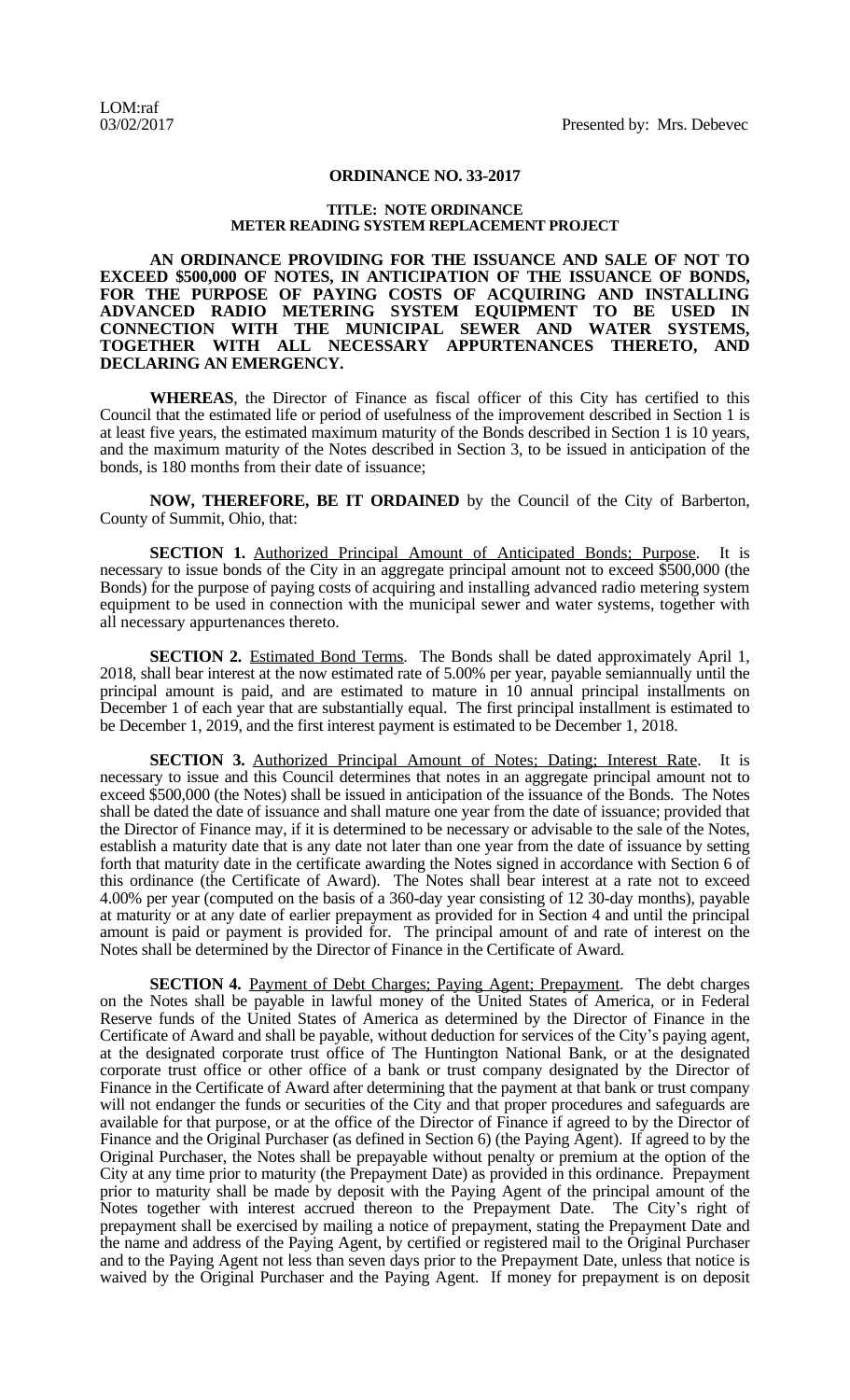with the Paying Agent on the Prepayment Date following the giving of that notice (unless the requirement of that notice is waived as stated above), interest on the principal amount prepaid shall cease to accrue on the Prepayment Date, and upon the request of the Director of Finance the Original Purchaser of the Notes shall arrange for the delivery of the Notes at the designated office of the Paying Agent for prepayment, surrender and cancellation.

**SECTION 5.** Form and Execution of Notes; Book Entry System. The Notes shall be signed by the Mayor and the Director of Finance in the name of the City and in their official capacities, provided that one of those signatures may be a facsimile. The Notes shall be issued in the denominations and numbers as requested by the Original Purchaser and approved by the Director of Finance in the Certificate of Award. The entire principal amount may be represented by a single note and may be issued as fully registered securities (for which the Director of Finance will serve as note registrar) and in book entry or other uncertificated form in accordance with Section 9.96 and Chapter 133 of the Revised Code if it is determined by the Director of Finance that issuance of fully registered securities in that form will facilitate the sale and delivery of the Notes. The Notes shall not have coupons attached, shall be numbered as determined by the Director of Finance and shall express upon their faces the purpose, in summary terms, for which they are issued and that they are issued pursuant to this ordinance. As used in this section and this ordinance:

"Book entry form" or "book entry system" means a form or system under which (i) the ownership of beneficial interests in the Notes and the principal of, and interest on, the Notes may be transferred only through a book entry, and (ii) a single physical Note certificate is issued by the City and payable only to a Depository or its nominee, with such Notes "immobilized" in the custody of the Depository or its agent for that purpose. The book entry maintained by others than the City is the record that identifies the owners of beneficial interests in the Notes and that principal and interest.

"Depository" means any securities depository that is a clearing agency under federal law operating and maintaining, with its Participants or otherwise, a book entry system to record ownership of beneficial interests in the Notes or the principal of, and interest on, the Notes and to effect transfers of the Notes, in book entry form, and includes and means initially The Depository Trust Company (a limited purpose trust company), New York, New York.

"Participant" means any participant contracting with a Depository under a book entry system and includes security brokers and dealers, banks and trust companies, and clearing corporations.

The Notes may be issued to a Depository for use in a book-entry system and, if and as long as a book-entry system is utilized, (i) the Notes may be issued in the form of a single Note made payable to the Depository or its nominee and immobilized in the custody of the Depository or its agent for that purpose; (ii) the beneficial owners in book-entry form shall have no right to receive the Notes in the form of physical securities or certificates; (iii) ownership of beneficial interests in book-entry form shall be shown by book-entry on the system maintained and operated by the Depository and its Participants, and transfers of the ownership of beneficial interests shall be made only by book-entry by the Depository and its Participants; and (iv) the Notes as such shall not be transferable or exchangeable, except for transfer to another Depository or to another nominee of a Depository, without further action by the City.

If any Depository determines not to continue to act as a Depository for the Notes for use in a book-entry system, the Director of Finance may attempt to establish a securities depository/bookentry relationship with another qualified Depository. If the Director of Finance does not or is unable to do so, the Director of Finance, after making provision for notification of the beneficial owners by the then Depository and any other arrangements deemed necessary, shall permit withdrawal of the Notes from the Depository, and shall cause the Notes in bearer or payable to order form to be signed by the officers authorized to sign the Notes and delivered to the assigns of the Depository or its nominee, all at the cost and expense (including any costs of printing), if the event is not the result of City action or inaction, of those persons requesting such issuance.

The Director of Finance is also hereby authorized and directed, to the extent necessary or required, to enter into any agreements determined necessary in connection with the book-entry system for the Notes, after determining that the signing thereof will not endanger the funds or securities of the City.

**SECTION 6.** Award and Sale of the Notes. The Notes shall be sold at not less than par plus accrued interest to the original purchaser designated by the Director of Finance in the Certificate of Award (the Original Purchaser) in accordance with law and the provisions of this ordinance. The Director of Finance shall sign the Certificate of Award referred to in Section 3 evidencing that sale to the Original Purchaser, cause the Notes to be prepared, and have the Notes signed and delivered, together with a true transcript of proceedings with reference to the issuance of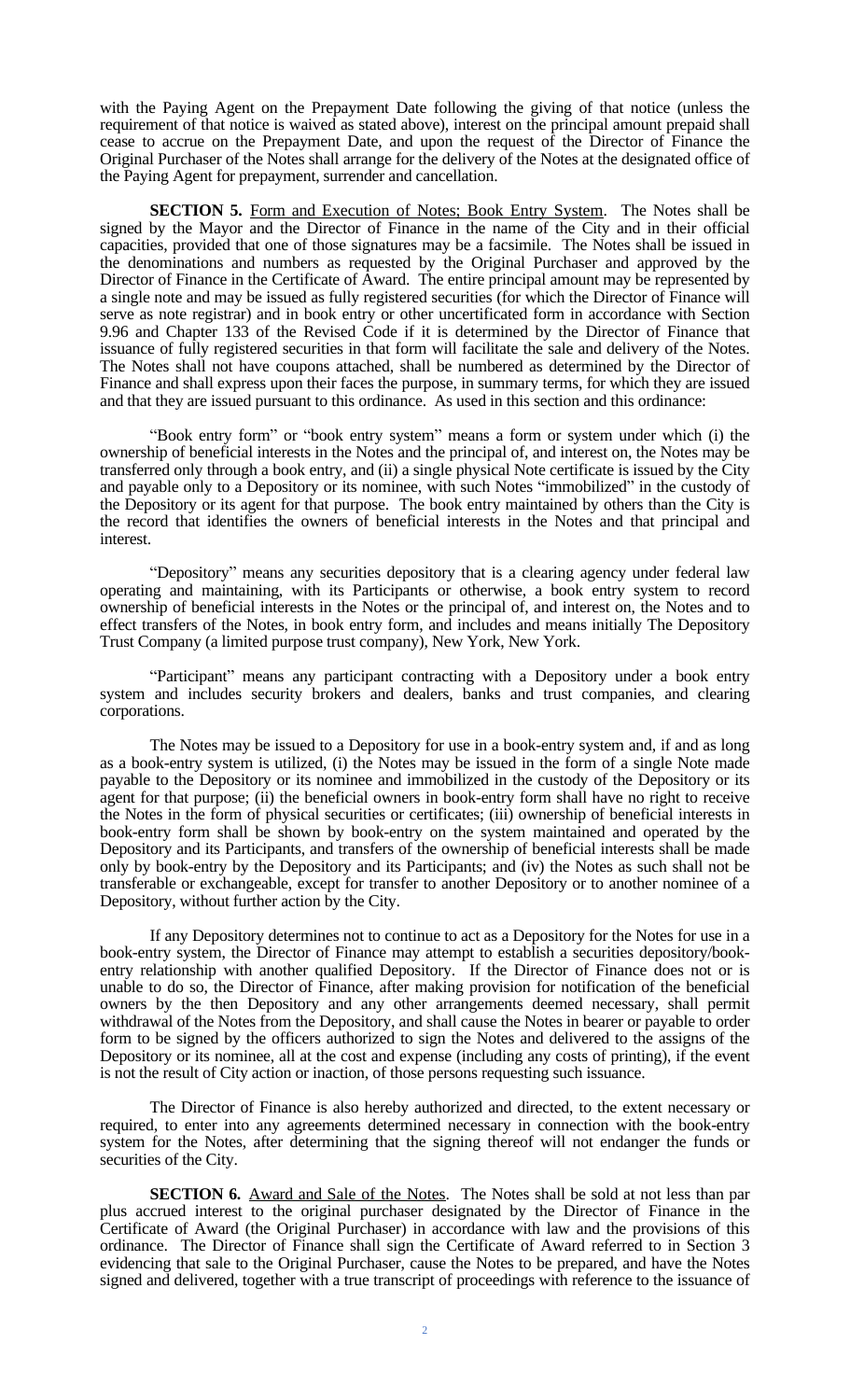the Notes if requested by the Original Purchaser, to the Original Purchaser upon payment of the purchase price. The Mayor, the Director of Finance, the Director of Law, the Clerk of Council and other City officials, as appropriate, are each authorized and directed to sign any transcript certificates, financial statements and other documents and instruments and to take such actions as are necessary or appropriate to consummate the transactions contemplated by this ordinance. The Director of Finance is authorized, if it is determined to be in the best interest of the City, to combine the issue of Notes with one or more other note issues of the City into a consolidated note issue pursuant to Section 133.30(B) of the Revised Code.

**SECTION 7.** Application of Note Proceeds. The proceeds from the sale of the Notes, except any premium and accrued interest, shall be paid into the proper fund or funds and those proceeds are appropriated and shall be used for the purpose for which the Notes are being issued. Any portion of those proceeds representing premium and accrued interest shall be paid into the Bond Retirement Fund.

**SECTION 8.** Application and Pledge of Bond or Renewal Note Proceeds or Excess Funds. The par value to be received from the sale of the Bonds or of any renewal notes and any excess funds resulting from the issuance of the Notes shall, to the extent necessary, be used to pay the debt charges on the Notes at maturity and are pledged for that purpose.

**SECTION 9.** Provisions for Tax Levy. During the year or years in which the Notes are outstanding, there shall be levied on all the taxable property in the City, in addition to all other taxes, the same tax that would have been levied if the Bonds had been issued without the prior issuance of the Notes. The tax shall be within the ten-mill limitation imposed by law, shall be and is ordered computed, certified, levied and extended upon the tax duplicate and collected by the same officers, in the same manner, and at the same time that taxes for general purposes for each of those years are certified, levied, extended and collected, and shall be placed before and in preference to all other items and for the full amount thereof. The proceeds of the tax levy shall be placed in the Bond Retirement Fund, which is irrevocably pledged for the payment of the debt charges on the Notes or the Bonds when and as the same fall due. In each year to the extent revenues from the municipal sewer system are available for the payment of the debt charges on the Notes or Bonds and are appropriated for that purpose, the amount of the tax shall be reduced by the amount of revenues so available and appropriated. Nothing in this Section in any way diminishes the pledge of the full faith and credit and property taxing power of the City to the prompt payment of the debt charges on the Notes or Bonds.

**SECTION 10.** Federal Tax Considerations. The City covenants that it will use, and will restrict the use and investment, of the proceeds of the Notes in such manner and to such extent as may be necessary so that (a) the Notes will not (i) constitute arbitrage bonds, private activity bonds or hedge bonds under Sections 141, 148 or 149 of Internal Revenue Code of 1986, as amended (the Code) or (ii) be treated other than as bonds to which Section 103 of the Code applies and (b) the interest thereon will not be treated as a preference item under Section 57 of the Code.

The City further covenants that (a) it will take or cause to be taken such actions that may be required of it for the interest on the Notes to be and remain excluded from gross income for federal income tax purposes, (b) it will not take or authorize to be taken any actions that would adversely affect that exclusion, and (c) it, or persons acting for it, will, among other acts of compliance, (i) apply the proceeds of the Notes to the governmental purpose of the borrowing, (ii) restrict the yield on investment property, (iii) make timely and adequate payments to the federal government, (iv) maintain books and records and make calculations and reports, and (v) refrain from certain uses of those proceeds, and, as applicable, of property financed with such proceeds, all in such manner and to the extent necessary to assure such exclusion of that interest under the Code.

The Director of Finance, as the fiscal officer, or any other officer of the City having responsibility for issuance of the Notes is hereby authorized (a) to make or effect any election, selection, designation (including specifically designation of the Notes as "qualified tax-exempt obligations"), choice, consent, approval, or waiver on behalf of the City with respect to the Notes as the City is permitted to or required to make or give under the federal income tax laws, including, without limitation thereto, any of the elections provided for in or available under Section 148 of the Code, for the purpose of assuring, enhancing or protecting favorable tax treatment or status of the Notes or interest thereon or assisting compliance with requirements for that purpose, reducing the burden or expense of such compliance, reducing the rebate amount or payments of penalties, or making payments of special amounts in lieu of making computations to determine, or paying, excess earnings as rebate, or obviating those amounts or payments, as determined by that officer, which action shall be in writing and signed by the officer, (b) to take any and all other actions, make or obtain calculations, make payments, and make or give reports, covenants and certifications of and on behalf of the City, as may be appropriate to assure the exclusion of interest from gross income and the intended tax status of the Notes, and (c) to give one or more appropriate certificates of the City, for inclusion in the transcript of proceedings for the Notes, setting forth the reasonable